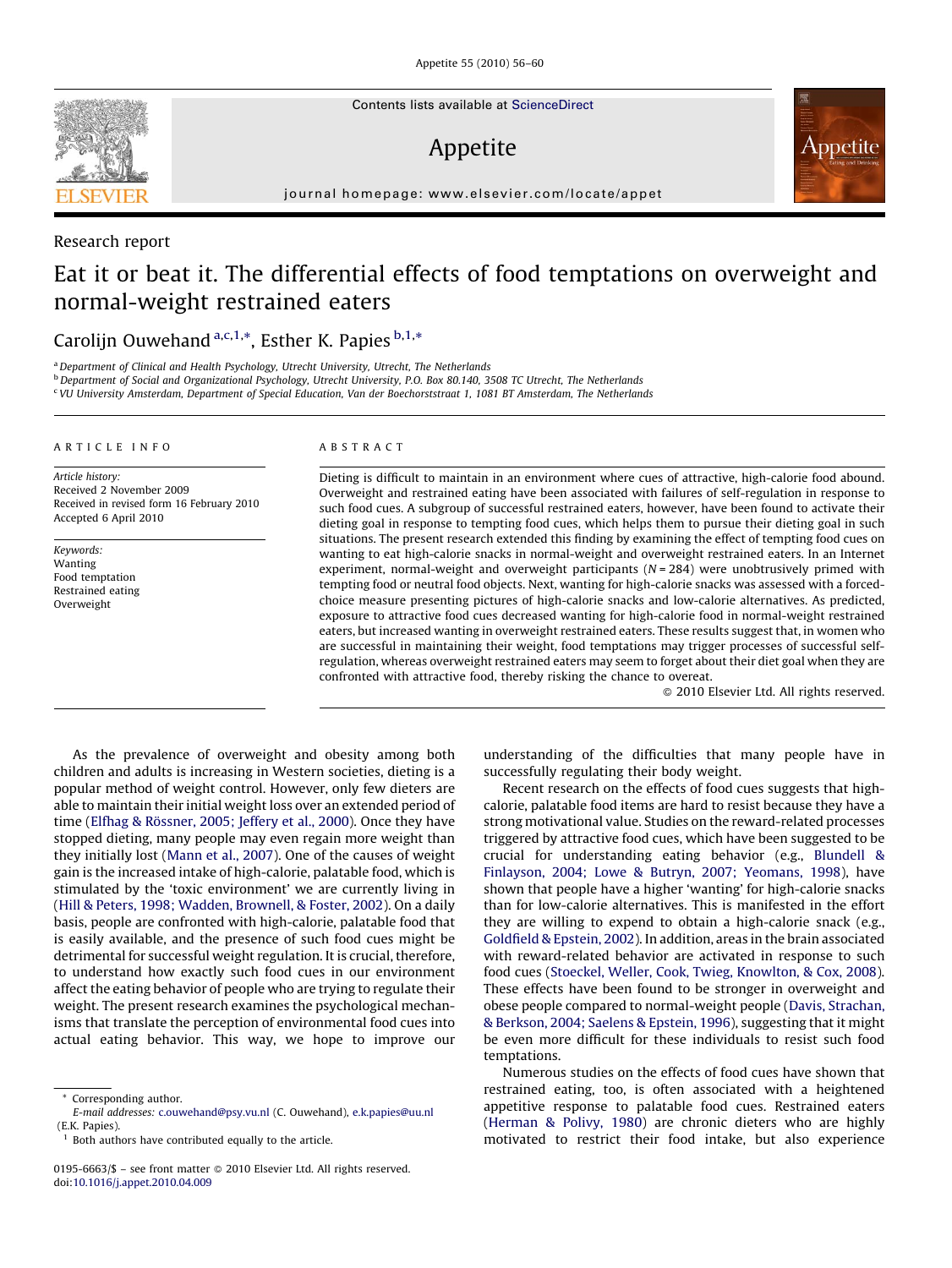frequent lapses in their eating behavior. Indeed, being exposed to the sight or smell of palatable food, or being instructed to think about one's favorite food, triggers stronger cravings and actual overeating in restrained than in unrestrained eaters (e.g., [Fedoroff,](#page-4-0) [Polivy, & Herman, 1997, 2003; Jansen & Van den Hout, 1991;](#page-4-0) [Papies & Hamstra, in press](#page-4-0)). In addition, the exposure to attractive food cues triggers increased visual attention for preferred food in restrained eaters. Unrestrained eaters do not show this effect ([Papies, Stroebe, & Aarts, 2008a](#page-4-0)). Tempting food cues have also been shown to trigger increased salivation in restrained compared to unrestrained eaters (e.g., [Brunstrom, Yates, & Witcomb, 2004;](#page-4-0) [LeGoff & Spigelman, 1987](#page-4-0)).

Other studies, however, have qualified these effects and shown, for example, that restrained eaters overeat only when they are also impulsive ([Jansen et al., 2009](#page-4-0)), or when they are placed under cognitive load [\(Ward & Mann, 2000\)](#page-4-0). Thus, some restrained eaters seem to be able to control their eating behavior when confronted with tempting food and thus control their weight on the long term, while others fail. For research in this area, it is therefore crucial to understand which factors and psychological mechanisms contribute to this differential effect of food cues.

Recently, a number of studies have examined the nonconscious psychological mechanisms that could be underlying the effects of food cues on restrained eaters, without further differentiating, for example, between impulsive and less impulsive participants. One set of studies ([Papies, Stroebe, & Aarts, 2007](#page-4-0)) examined the nonconscious activation of hedonic thoughts about food in restrained eaters. These studies showed that when they were unobtrusively confronted with palatable food words while reading behavior descriptions that involved palatable food (e.g., ''Peter is taking a big piece of apple pie.''), restrained eaters spontaneously activated thoughts about the rewarding properties of food (''tasty'', ''delicious'', ''yummy'', etc.). Unrestrained eaters did not show this effect. Such hedonic thoughts could be the cognitive underpinnings of restrained eaters' increased motivation to eat when they are confronted with palatable food (see [Aarts, Custers, &](#page-4-0) [Marien, 2008\)](#page-4-0).

A related study addressed the effect that food cues have on restrained eaters' goal of dieting [\(Papies, Stroebe, & Aarts, 2008b\)](#page-4-0). Here, participants were presented very briefly with attractive food items (e.g., pizza, chips, chocolate), before the cognitive accessibility of the goal of dieting was assessed. The results of this study showed an interesting difference between successful and unsuccessful restrained eaters, as measured by a self-report scale ([Fishbach,](#page-4-0) [Friedman, & Kruglanski, 2003\)](#page-4-0). For unsuccessful restrained eaters, the goal of dieting was less accessible after the presentation of an attractive food item than at baseline, indicating that they had inhibited their dieting goal in response to the food cue. This could explain why unsuccessful restrained eaters ''forget'' about their dieting goal and overeat when confronted with attractive food. The opposite effect, however, occurred for successful restrained eaters. For this group, the dieting goal was more accessible after the food cues than after no food cues. This suggests that successful restrained eaters activate their dieting goal when they encounter food temptations. This makes it easier for this group of restrained eaters to pursue the dieting goal when they are confronted with attractive food, i.e., to refrain from eating that food.

A second study confirmed that successful restrained eaters are indeed better able than unsuccessful restrained eaters to translate their intentions into actual behavior [\(Papies et al., 2008b\)](#page-4-0). Interestingly, even in a sample of relatively normal-weight students, the measure of dieting success [\(Fishbach et al., 2003\)](#page-4-0) was negatively associated with participants' BMI  $(r = -.48)$ , suggesting that selfreported successful restrained eaters are indeed better able to regulate their body weight on the long term ([Papies et al., 2008b\)](#page-4-0). Thus, activating, rather than inhibiting, one's dieting goal in response to food temptations seems to be an important mechanism that can help restrained eaters to refrain from eating high-calorie food and to maintain a normal body weight.

The work discussed above shows that unsuccessful restrained eating is associated with a higher body weight and with the inhibition and decreased pursuit of the dieting goal in the presence of attractive food cues. Successful restrained eating, on the other hand, is associated with a lower body weight, and with the activation and pursuit of the dieting goal in response to food cues. In the current research, we combined these two lines of research in order to examine the effect of attractive food cues on overweight and normal-weight restrained eaters. This novel combination of predictors allows us to examine whether normal-weight restrained eaters show the same pattern of behavior as successful restrained eaters, and overweight as unsuccessful restrained eaters. In addition, we measured effects on wanting to eat highcalorie food, rather than on cognitive accessibility of the dieting goal, which is an important extension of earlier findings.

We exposed participants to tempting or neutral food cues by means of the behavior descriptions used in [Papies et al. \(2007\).](#page-4-0) We then assessed participants' wanting by a forced choice method ([Finlayson, King, & Blundell, 2007\)](#page-4-0) in which the participants had to choose between a high-calorie food and a low-calorie alternative on several trials. Since wanting is the directed impulse towards a desired stimulus, this process will play a key role in each directional choice for a food item from a given pair [\(Finlayson](#page-4-0) [et al., 2007](#page-4-0)). We predicted that overweight restrained eaters would show increased wanting for high-calorie food when they have been exposed to attractive food cues. This would parallel the finding that unsuccessful restrained eaters inhibit their dieting goal in response to attractive food cues ([Papies et al., 2008b](#page-4-0)). Restrained eaters with a lower body-weight, on the other hand, might show decreased wanting for high-calorie food after the exposure to attractive food cues. This in turn would parallel the finding that successful restrained eaters activate and pursue their dieting goal in response to attractive food cues.

In a previous study on the effect of food cues on wanting ([Ouwehand & De Ridder, 2008\)](#page-4-0), we found some initial evidence that, when confronted with palatable food cues, diet-concerned women who were successful in maintaining a normal, healthy weight showed less wanting for their favorite snack in comparison to a healthy alternative. Interestingly, this effect was not present among overweight women. However, the opposite effect, as hypothesized in the present study, was not observed either. An important limitation of this study [\(Ouwehand & De Ridder, 2008](#page-4-0)) was that it included only young, female college students, with a relatively small range in body weight and a generally low BMI. We decided to examine our present hypotheses in a sample with a wider variance in body weight and age.We recruited adult participants for an online experiment that could easily be done on the participants' own computers. This unobtrusive procedure might also reduce problems with socially desirable responding, which could play a role, especially in overweight and dieting individuals.

## Method

## Participants

Participants were recruited via the digital newsletter of the Netherlands Nutrition Centre, with the question ''to fill out a web questionnaire regarding their opinion on snacks''. Participants had to finish the experiment within one session. Of the 605 normalweight and overweight individuals with a body mass index  $(BMI = kg/m<sup>2</sup>)$  between 18 and 30 who completed the full experiment, relatively few were male  $(n = 45)$ . Therefore, we decided to only focus on women in this study. Other exclusion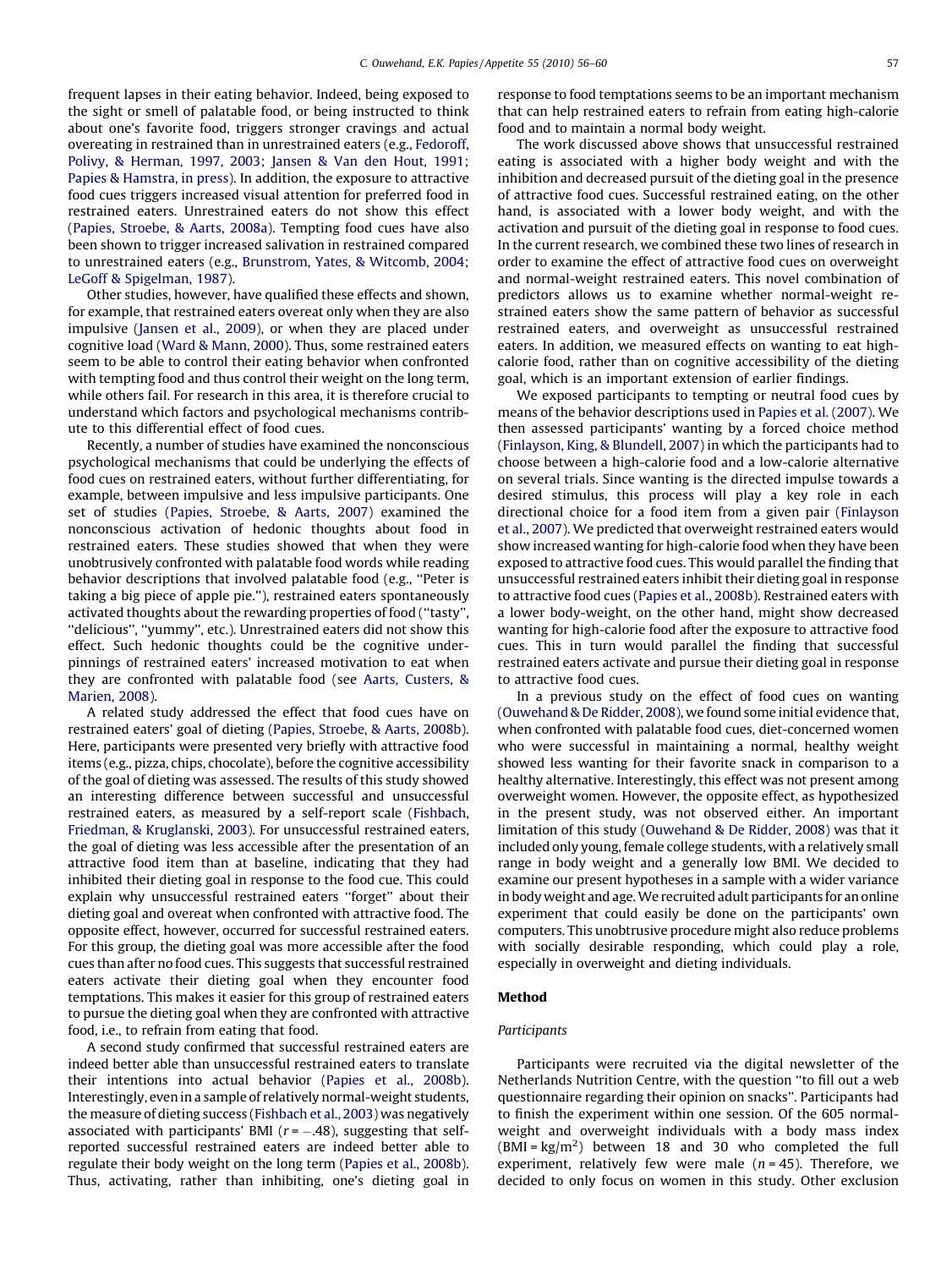criteria were not being aged between 18 and 70 ( $n = 27$ ), having a physical condition that may influence food preferences (being pregnant  $(n = 5)$ ), currently suffering from or having a history of eating disorders  $(n = 71)$  measured by means of the Eating Disorders Diagnostic Scale (EDDS; [Stice, Telch, & Rizvi, 2000\)](#page-4-0), or being allergic to one or more food items used in the wanting measure  $(n = 82)$ , and not following any dietary restrictions because of a medical condition ( $n = 91$ ), such as high cholesterol levels or diabetics. This combination of exclusion criteria resulted in a final sample consisting of 284 women with a mean age of 42.3 years (SD = 12.3) and a mean BMI of 23.7 (SD = 2.8).

### Procedure

The web experiment was designed in software program Netquestionnaires. Participants were randomly assigned to one of the two conditions (temptation vs. control). In each condition, they were asked to complete a Scrambled Sentence Task [\(Srull & Wyer,](#page-4-0) [1979\)](#page-4-0), which is widely used and has been shown to be an adequate, supraliminal, yet unobtrusive priming technique (for more recent research, see e.g., [Smeesters, Warlop, Van Avermaet, Corneille, &](#page-4-0) [Yzerbyt, 2003\)](#page-4-0). This part of the questionnaire was presented to the participants as an unrelated word puzzle task. The scrambled sentence task used in this experiment consisted of ten items, with each item consisting of a number of words presented in random order. Participants were asked to form grammatically correct sentences, while leaving out one of the words. For example, the item ''eating, is, everywhere, chips, some, movie, the, during, John'' would result in the sentence ''John is eating some chips during the movie''. Five of the 10 items included food words. In the temptation condition, these were high-calorie food items, such as chocolate, fries, and cookies. In the control condition, these were replaced by neutral (staple) food, such as carrots, rice, and currants. The material for this puzzle task was taken from the study by [Papies et al. \(2007\).](#page-4-0) By means of this puzzle task, participants were unobtrusively primed with high-calorie food, or with neutral food items.

After the puzzle task, the wanting task was administered, followed by a number of questions about the participant's restraint status, height (cm) and weight (kg), and the food and drinks most recently consumed. Afterwards, participants were thanked for their participation. On average, the duration of the experiment was 30 min.

## **Measures**

#### Wanting

In order to measure participants' wanting to eat high-calorie snacks over low-calorie alternatives, we used the method introduced by [Finlayson et al. \(2007\)](#page-4-0). Participants were confronted with photographic food stimuli that varied along two dimensions, namely calorie content (high and low) and taste (sweet and savory) resulting in four separate categories: high-calorie sweet (HFSW); low-calorie sweet (LFSW); high-calorie savory (HFSA); and lowcalorie savory (LFSA). In our experiment, each category was represented by four different food stimuli that were adapted to the general taste of the Dutch population and that represented snack foods in eatable portion sizes (see Table 1). Web-ready, digital

#### Table 1

Photographic snack stimuli used in the wanting measure.

| <b>HFSW</b>              | <b>LFSW</b>    | <b>HFSA</b>   | <b>LESA</b>        |
|--------------------------|----------------|---------------|--------------------|
| Chocolate                | Green grapes   | Salted crisps | Savory biscuits    |
| Wedge of apple pie       | Fruit biscuits | French fries  | Carrots            |
| Treacle waffle           | Strawberries   | Cheese cubes  | Cherry tomatoes    |
| Bonbon bloc $\mathbb{E}$ | Apple          | Mini pizza    | Slices of cucumber |

Note. HFSW = high-calorie sweet; LFSW = low-calorie sweet; HFSA = high-calorie savory; LFSA = low-calorie savory.

color photographs of these 16 food stimuli were automatically presented on participants' computer screen, were presented in pairs, and measured  $200 \times 150$  pixels.

Wanting was measured by a forced choice methodology, in which each food stimulus from the high-calorie category was matched with each stimulus from the low-calorie category, resulting in 64 trials in which the participant was asked ''if you had to make a choice, which food would you most want to eat now?'' For the purpose of this article, the relative wanting for highcalorie snacks in comparison to low-calorie alternatives was determined by counting the frequency of selections made for that first category.

### Restrained eating

Participants filled out the Dutch version of the Concern for Diet subscale of the Revised Restraint Scale [\(Herman & Polivy, 1980;](#page-4-0) [Jansen, Oosterlaan, Merckelbach, & Van den Hout, 1988\)](#page-4-0). This scale consists of six items that assess participants' chronic motivation to control their weight by dieting. Sample items are ''How often are you dieting?'' and ''How conscious are you of what you are eating?''

#### Hunger

Ratings of hunger were measured before and after manipulation by asking the participants to answer the question ''At this moment, how hungry are you?" on a five-point Likert scale (1 = not at all,  $3$  = neutral,  $5$  = very much)

#### Date and time

Netquestionnaires automatically recorded the date and time of the day the participants completed the web experiment

## Statistical analyses

Linear regression analysis was employed to examine the effects of experimental condition (temptation vs. control), BMI and restrained eating as well as their interactions on the wanting for high-calorie snacks over low-calorie alternatives. In order to reduce multicollinearity, restraint scores and BMI were transformed to standardized scores before computing cross-product terms [\(Dunlap](#page-4-0) [& Kemery, 1987](#page-4-0)). Experimental condition was contrast coded as -1 (control) and 1 (temptation). In order to avoid a median split on restraint and BMI scores and to retain the continuous character of these variables, we conducted regression analyses.

#### Results

Table 2 shows the baseline characteristics of the participants in the two experimental conditions. No significant differences were found for any of these variables (all  $ps > .10$ ). Many participants completed the web experiment between 3 p.m. and 4 p.m., which is often a favorite time of the day to eat a snack.

#### Table 2

Statistics of the baseline variables for the temptation group and the control group separately (N= 284).

|                                   | Range     | Temptation |           | Control |      |
|-----------------------------------|-----------|------------|-----------|---------|------|
|                                   |           | M          | <b>SD</b> | M       | SD   |
| N                                 |           | 132        |           | 152     |      |
| Age (years)                       | $18 - 70$ | 43.6       | 13.0      | 41.2    | 11.9 |
| Educational level                 | $1 - 6$   | 4.2        | 1.1       | 4.1     | 1.1  |
| BMI $\left(\frac{kg}{m^2}\right)$ | $18 - 30$ | 23.6       | 2.8       | 23.8    | 2.9  |
| BMI 20-25/BMI > 25 (%)            |           | 73/27      |           | 72/28   |      |
| Restrained eating                 | $1 - 19$  | 7.0        | 2.7       | 7.9     | 2.8  |
| Baseline hunger                   | $1 - 5$   | 1.5        | 0.8       | 1.6     | 0.8  |
| Posttest hunger                   | $1 - 5$   | 1.6        | 0.9       | 1.7     | 0.9  |
| Time of day                       | $0 - 24$  | 15.4       | 4.5       | 15.5    | 4.4  |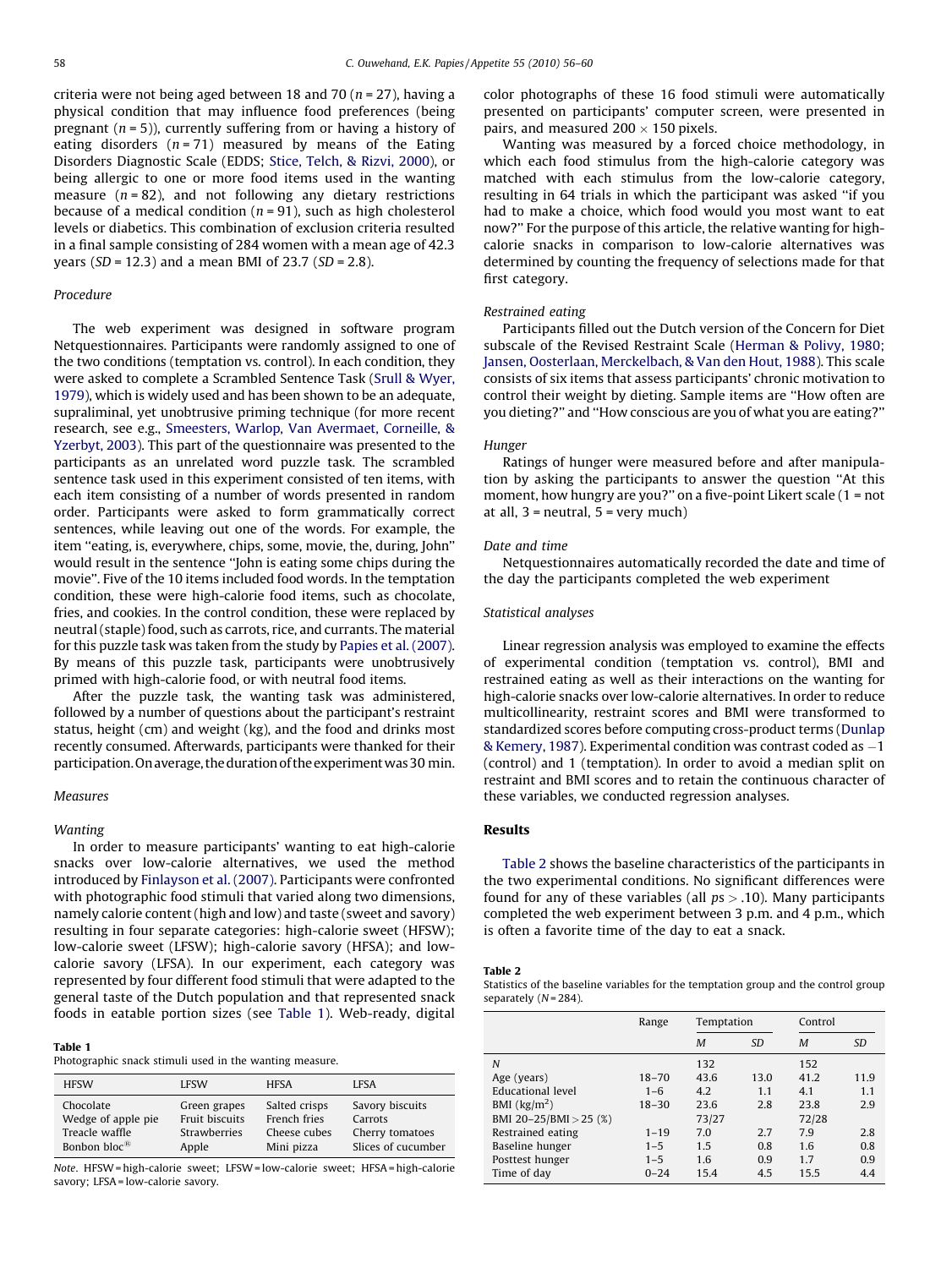An initial regression analysis with restraint scores, BMI and experimental condition as predictors of wanting revealed a marginally significant main effect of restraint scores,  $\beta$  = .12,  $t(276) = 1.81$ ,  $p = .07$ , and a marginally significant main effect of BMI,  $\beta$  = .11,  $t(276)$  = 1.73,  $p$  = .09, indicating that both higher restraint scores and a higher BMI were associated with a stronger wanting for high-calorie snacks over low-calorie alternatives. As predicted, these effects were qualified by a significant interaction of restraint, BMI and experimental condition,  $\beta$  = .20, t(276) = 2.85,  $p = .005$ .

In order to further examine this three-way interaction and to test our specific hypotheses, the effect of BMI and experimental condition was examined for participants with high restraint scores (one standard deviation above the mean of the scale; see [Aiken &](#page-4-0) [West, 1991\)](#page-4-0) and participants with low restraint scores (one standard deviation below the mean). This allows us to test the twoway interaction and the simple main effects, within the three-way interaction. For clarity reasons, we will label these two groups restrained eaters and unrestrained eaters respectively.

For unrestrained eaters, the analysis regressing wanting scores on BMI, experimental condition, and their interaction revealed only a significant effect of condition,  $\beta$  =  $-$ .17, t(276) = 2.02, p = .04, such that participants in the temptation condition had a higher wanting for low-calorie food items than participants in the control condition. For restrained eaters, the same analysis revealed a significant effect of BMI,  $\beta$  = .22, t(276) = 2.04, p = .04, such that a higher BMI was associated with more wanting for high-calorie snacks. This effect was qualified by the predicted two-way interaction of BMI with experimental condition,  $\beta$ =.32,  $t(276)$  = 2.84,  $p < .01$ . As Fig. 1 shows, for restrained eaters with a low BMI (one SD below the mean BMI i.e., a BMI of ca. 20.85), there was an effect of experimental condition, such that participants in the temptation condition had a decreased wanting for high-calorie snacks compared to participants in the control condition,  $F(1, 276) = 5.29$ ,  $p = .02$ . Among restrained eaters with a high BMI (one SD above the mean BMI i.e., a BMI of ca. 26.54), the temptation manipulation had the opposite effect, such that participants in the temptation condition showed an increase in wanting for high-calorie snacks compared to participants in the control condition,  $F(1, 276) = 5.83$ ,  $p = .02$ .



Fig. 1. Wanting for high-calorie snacks over low-calorie alternatives of restrained eaters (one standard deviation above the scale mean) as a function of experimental condition and body mass index (BMI). High and low values of BMI represent one standard deviation above vs. below the mean BMI (see [Aiken & West, 1991,](#page-4-0) for this procedure).

The three-way interaction of restraint, BMI and experimental condition on wanting remained significant when we statistically corrected for participants' self-reported hunger at the beginning of the experiment,  $\beta$  = .24,  $t(276)$  = 4.20,  $p < .001$ , and the time of the day they participated in the experiment,  $\beta$  = .19, t(276) = 2.85,  $p < .01$ .

## Discussion

The current research addressed the question whether the confrontation with attractive food cues differentially affectswanting for high-calorie snacks in normal-weight and overweight restrained eaters. Our results confirmed that restrained eaters who are able to successfully maintain a low body weight displayed less wanting for high-calorie food after exposure to attractive food cues, while overweight restrained eaters displayed an increased wanting for high-calorie food after tempting food cues. These findings are in line with earlier research showing that successful restrained eaters activate their dieting goal after having been confronted with an attractive food item, whereas unsuccessful restrained eaters inhibit their dieting goal ([Papies et al., 2008b\)](#page-4-0). The current findings confirm and extend this earlier research by showing that tempting food cues trigger processes of successful self-regulation in restrained eaters with a lower body weight, leading them to make healthier choices (for related findings, see [Fishbach et al., 2003; Fishbach & Shah,](#page-4-0) [2006](#page-4-0)). In overweight restrained eaters, however, tempting food cues trigger increased wanting for high-calorie food, which could be based on the cognitive inhibition of the dieting goal [\(Papies et al.,](#page-4-0) [2008b](#page-4-0)) and leads to less successful self-regulation and to the maintenance of the higher body weight.

An important strength of the present study was that we used data from a sample of the population which varied rather widely in age, educational level, and BMI. We recruited participants who were already interested in dieting and healthy eating, which somewhat limits the generalizability of our findings. However, the sample we obtained is considerably more diverse than samples of most experimental studies regarding restrained eating behavior, which focus on homogeneous groups of highly educated college students. A limitation of our study, however, is the fact that we were only able to investigate our hypotheses in women, since relatively few men participated in the web experiment. It would be interesting to examine whether the same results are found when comparing normal-weight and overweight men.

In addition, a few remarks should be made regarding the wanting measure. It is clear that this instrument has several strengths: it is easy to understand for the participant, easy to administer, especially in an Internet setting, and conceptually interesting, since it resembles a real-life situation in which people have to choose between two alternatives. However, the concept of wanting may also imply the aspect of effort i.e., the amount of work a person is willing to invest to obtain a certain food [\(Epstein & Leddy, 2006\)](#page-4-0). Although the forced-choice task might have assessed this indirectly, other instruments have been developed that address this aspect more explicitly, for example, by letting participants earn points for snack food versus alternatives in a slot-machine-like task (e.g., [Saelens & Epstein, 1996](#page-4-0)). It could be interesting to replicate the current findings with such a measure in future research.

An important question that arises from the current findings is what the underlying processes are that lead to the reported differences in reward-related behavior. As has been suggested earlier ([Fishbach et al., 2003; Papies et al., 2008b\)](#page-4-0), successful restrained eaters may have learned to activate their dieting goal in response to tempting food cues by repeatedly and successfully pursuing this goal in tempting situations. This way, the mental representation of the goal becomes associated with the presence of attractive food, which facilitates successful restraint in the future.